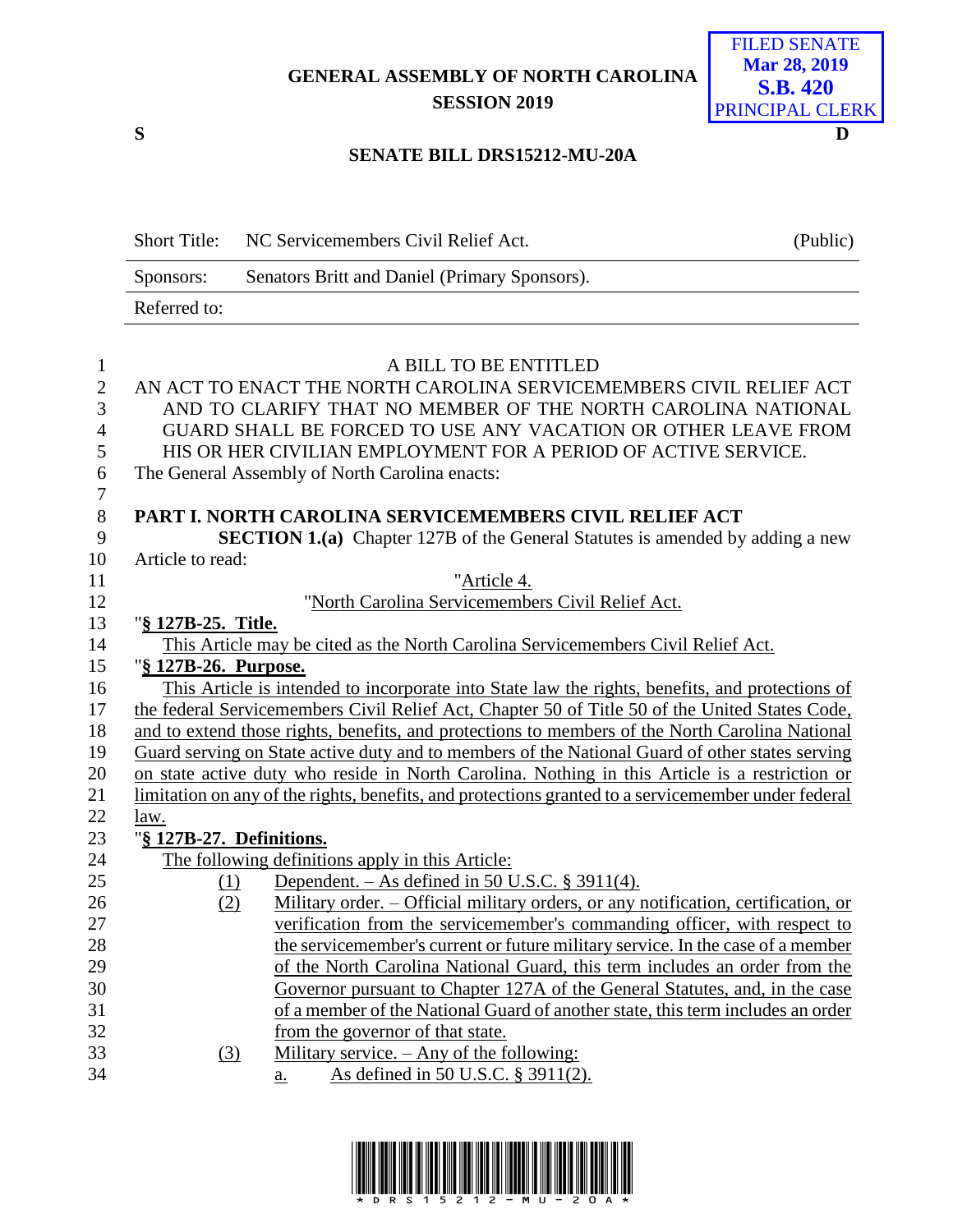|                                  | <b>General Assembly Of North Carolina</b>                                                               | <b>Session 2019</b> |
|----------------------------------|---------------------------------------------------------------------------------------------------------|---------------------|
|                                  | In the case of a member of the North Carolina National Guard, State<br><u>b.</u>                        |                     |
|                                  | active duty under an order of the Governor pursuant to this Chapter,                                    |                     |
|                                  | for a period of more than 30 consecutive days.                                                          |                     |
|                                  | In the case of a member of the National Guard of another state, service<br>$\underline{c}$ .            |                     |
|                                  | under an order of the governor of that state that is similar to State active                            |                     |
|                                  | duty, for a period of more than 30 consecutive days.                                                    |                     |
| $\Delta$                         | <u>Servicemember. – Any of the following:</u>                                                           |                     |
|                                  | A servicemember, as defined in 50 U.S.C. $\S$ 3911(1), who resides in<br>$\underline{a}$ .              |                     |
|                                  | this State.                                                                                             |                     |
|                                  | A member of the North Carolina National Guard.<br>b.                                                    |                     |
|                                  | "§ 127B-28. Incorporation and expansion of federal Servicemembers Civil Relief Act; copy                |                     |
|                                  | of military order.                                                                                      |                     |
| (a)                              | The rights, benefits, and protections of the federal Servicemembers Civil Relief Act,                   |                     |
|                                  | Chapter 50 of Title 50 of the United States Code, apply to a servicemember engaged in military          |                     |
|                                  | service to the extent the servicemember's military service materially affects the servicemember's       |                     |
|                                  | ability to comply with his or her obligations.                                                          |                     |
| (b)                              | In the case of a servicemember engaged in military service under G.S. $127B-27(3)b$ .                   |                     |
|                                  | or c., a person is not subject to the remedies or penalties of this Article unless the servicemember    |                     |
|                                  | gives to the person a written or electronic copy of the military order no later than 30 days after      |                     |
| the military service terminates. |                                                                                                         |                     |
| (c)                              | To the extent this section conflicts with another section in this Article, the other                    |                     |
| section controls.                |                                                                                                         |                     |
| (d)                              | A violation of the federal Servicemembers Civil Relief Act, as expanded by this                         |                     |
|                                  | section, is a violation of this Article.                                                                |                     |
|                                  | "§ 127B-29. Dependent's rights and protections.                                                         |                     |
|                                  | A dependent of a servicemember engaged in military service has the same rights and                      |                     |
|                                  | protections provided to a servicemember under G.S. 127B-30 and under Subchapter II of Chapter           |                     |
|                                  | 50 of Title 50 of the United States Code.                                                               |                     |
|                                  | "§ 127B-30. Termination of contract upon receipt of military order; requirements.                       |                     |
| (a)                              | It is the policy of this State that servicemembers who have entered into certain service                |                     |
|                                  | contracts and who later receive military orders to relocate to a location that does not support those   |                     |
|                                  | contracts should not be penalized for terminating those contracts.                                      |                     |
| (b)                              | Termination of Contract. – In addition to the rights and protections regarding                          |                     |
|                                  | consumer transactions, contracts, and service providers provided to a servicemember under               |                     |
|                                  | Subchapter III of Chapter 50 of Title 50 of the United States Code, a servicemember may                 |                     |
|                                  | terminate a contract described in subsection (c) of this section if the servicemember receives a        |                     |
|                                  | military order to relocate for a period of military service of at least 90 days to a location that does |                     |
| not support the contract.        |                                                                                                         |                     |
| (c)                              | Applicability. – This section applies to a prepaid entertainment contract as defined in                 |                     |
|                                  | G.S. 66-118. This section also applies to a contract to provide any of the following services:          |                     |
| (1)                              | Telecommunication service.                                                                              |                     |
| (2)                              | Internet service.                                                                                       |                     |
| (3)                              | Television service.                                                                                     |                     |
| (4)                              | Satellite radio service.                                                                                |                     |
| (d)                              | Notices. – A servicemember shall give to the service provider under the contract                        |                     |
|                                  | written or electronic notice of the termination and a written or electronic copy of the military        |                     |
|                                  | order. If a servicemember terminates a contract, the service provider shall give to the                 |                     |
|                                  | servicemember written or electronic notice of the servicemember's rights posted on the North            |                     |
|                                  | Carolina National Guard's Web site pursuant to G.S. 127A-65.                                            |                     |
| (e)                              | No Early Termination Charge. – For any contract terminated under this section, the                      |                     |
|                                  | service provider shall not impose an early termination charge.                                          |                     |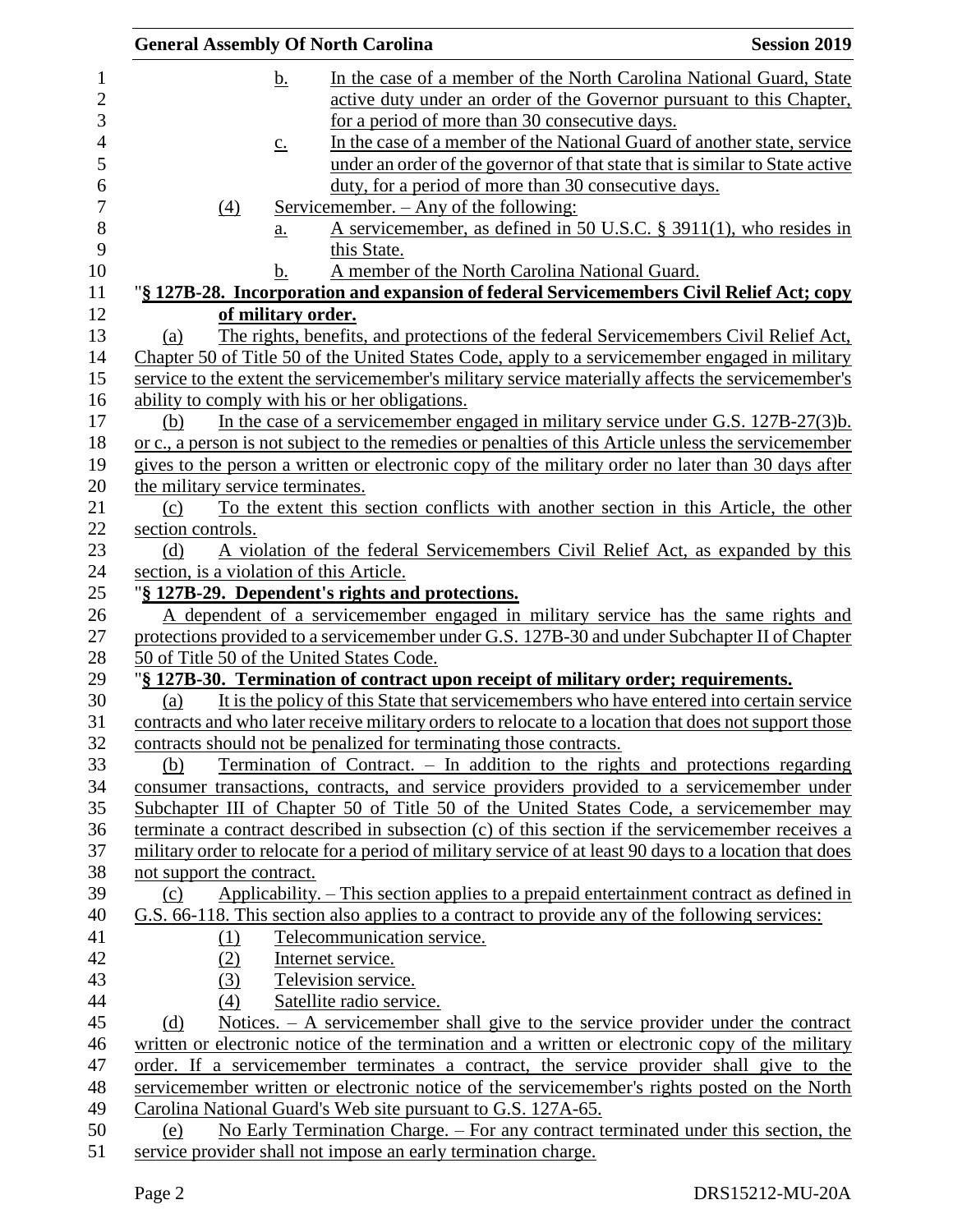|                  | <b>General Assembly Of North Carolina</b>                                                              | <b>Session 2019</b> |
|------------------|--------------------------------------------------------------------------------------------------------|---------------------|
| $\mathbf{1}$     | Refund. – Not later than 60 days after the termination date of the contract, the service<br>(f)        |                     |
| $\overline{2}$   | provider shall refund to the servicemember any fee paid for a service that extends beyond the          |                     |
| 3                | termination date of the contract.                                                                      |                     |
| $\overline{4}$   | Unpaid Obligation. $-$ Any tax, liability, or other obligation due and unpaid at the time<br>(g)       |                     |
| 5                | of the termination remains the obligation of the servicemember.                                        |                     |
| 6                | Resubscription. – If the servicemember resubscribes to the service provided under the<br>(h)           |                     |
| $\boldsymbol{7}$ | contract, the service provider shall not impose any charge or fee other than the usual and             |                     |
| 8                | customary charges and fees for the installation or acquisition of customer equipment imposed on        |                     |
| 9                | any other subscriber.                                                                                  |                     |
| 10               | "§ 127B-31. Reserved.                                                                                  |                     |
| 11               | "§ 127B-32. Eviction; penalty or fee; extension of lease.                                              |                     |
| 12               | A servicemember shall not be evicted from the servicemember's residence while the<br>(a)               |                     |
| 13               | servicemember is engaged in military service or within 14 days after the military service              |                     |
| 14               | terminates. If the servicemember's military service prevents the servicemember from removing           |                     |
| 15               | the servicemember's possessions from the residence, the servicemember is not liable for any            |                     |
| 16               | penalty or fee arising from the servicemember's failure to vacate the residence.                       |                     |
| 17               | If a servicemember has a lease agreement on the servicemember's residence and the<br>(b)               |                     |
| 18               | lease agreement expires while the servicemember is engaged in military service, the                    |                     |
| 19               | servicemember is entitled to extend the lease agreement to terminate 10 days after the                 |                     |
| 20               | servicemember's military service terminates. The terms of the lease agreement during this period       |                     |
| 21               | of extension shall be the same terms that applied during the month before the expiration.              |                     |
| 22               | "§ 127B-33. No waiver.                                                                                 |                     |
| 23               | This Article supersedes any agreement that reduces, limits, or eliminates any right or benefit         |                     |
| 24               | provided by this Article.                                                                              |                     |
| 25               | "§ 127B-34. Violation is unfair or deceptive trade practice.                                           |                     |
| 26               | A violation of this Article is an unfair or deceptive trade practice for purposes of Chapter 75        |                     |
| 27               | of the General Statutes.                                                                               |                     |
| 28               | "§ 127B-35. Action by Attorney General.                                                                |                     |
| 29               | Civil Action. – The Attorney General may commence a civil action against any person<br>(a)             |                     |
| 30               | that violates any provision of this Article.                                                           |                     |
| 31<br>32         | Remedies. - The court may order any of the following remedies:<br><u>(b)</u>                           |                     |
| 33               | (1)<br>Injunction.<br>Payment of restitution to a servicemember in the amount of money unlawfully      |                     |
| 34               | (2)<br>received from, or required to be refunded to, the servicemember.                                |                     |
| 35               | Any other remedy provided under Chapter 75 of the General Statutes.<br>(3)                             |                     |
| 36               | Civil Penalty. – The court may assess a civil penalty not to exceed five thousand<br>(c)               |                     |
| 37               | dollars (\$5,000) per violation. The clear proceeds of civil penalties imposed pursuant to this        |                     |
| 38               | section shall be remitted to the Civil Penalty and Forfeiture Fund in accordance with                  |                     |
| 39               | G.S. 115C-457.2.                                                                                       |                     |
| 40               | "§ 127B-36. Private right of action.                                                                   |                     |
| 41               | Civil Action. $-\underline{A}$ servicemember aggrieved by a person's violation of any provision<br>(a) |                     |
| 42               | of this Article may commence a civil action against that person.                                       |                     |
| 43               | Remedies. – The court may order any of the following remedies:<br>(b)                                  |                     |
| 44               | Injunction.<br>(1)                                                                                     |                     |
| 45               | Payment of restitution to a servicemember in the amount of money unlawfully<br>(2)                     |                     |
| 46               | received from, or required to be refunded to, the servicemember.                                       |                     |
| 47               | Damages.<br>(3)                                                                                        |                     |
| 48               | Any other remedy provided under Chapter 75 of the General Statutes.<br>(4)                             |                     |
| 49               | $Costs. - A servicemember who prevails in an action under this section may recover$<br>(c)             |                     |
| 50               | attorneys' fees and court costs."                                                                      |                     |